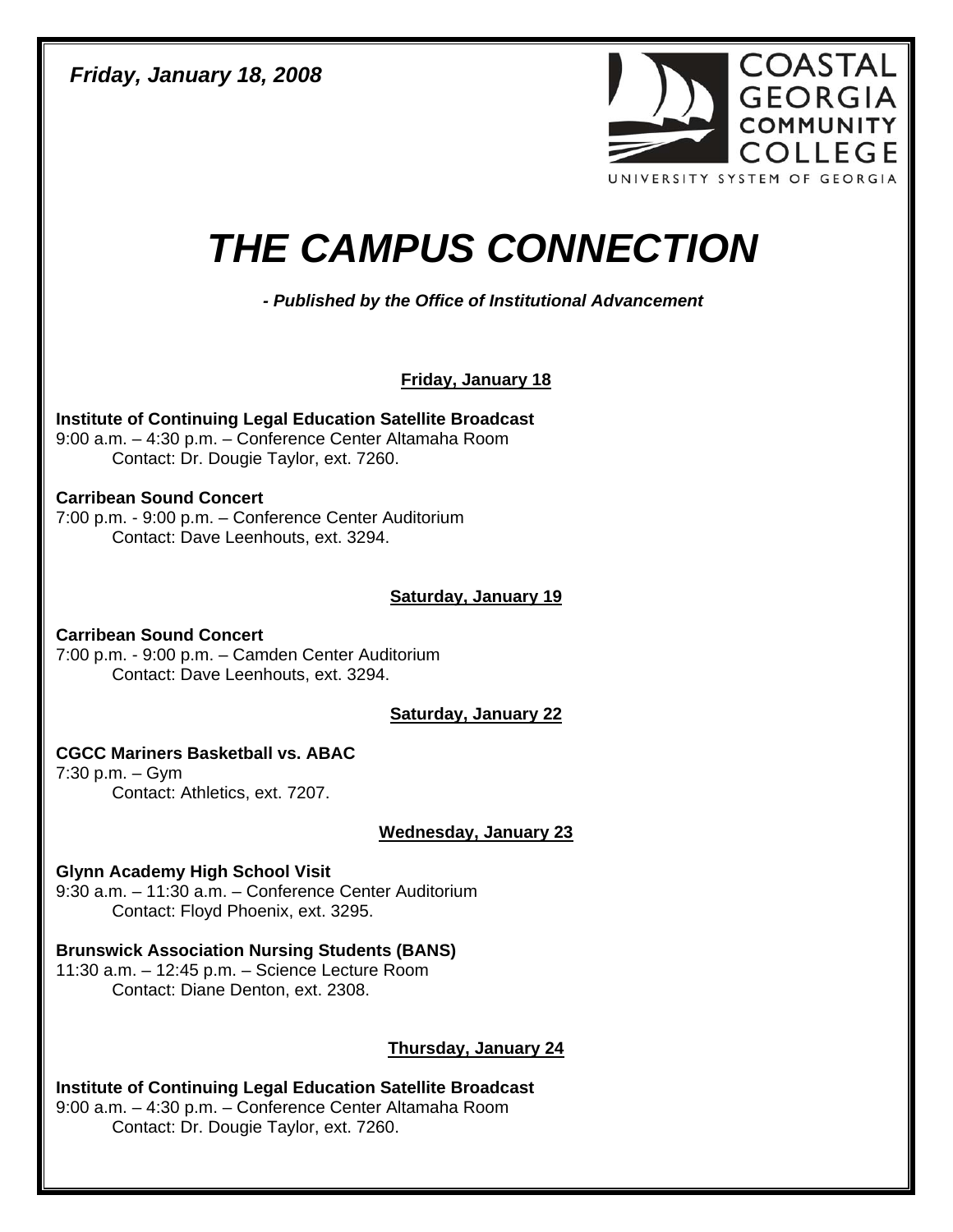# **Friday, January 25**

#### **US District Court Computer Training**

8:00 a.m. – 5:00 p.m. – Conference Center Computer Lab Contact: Dr. Dougie Taylor, ext. 7260.

# **Friday, January 26**

#### **CGCC Mariners Basketball vs. Middle Georgia**  7:30 p.m. – Gym

Contact: Athletics, ext. 7207.

# **Sunday, January 27**

# **PTK Induction Ceremony**

12:00 p.m. – 4:00 p.m. – Student Center Contact: Dr. Choate, ext. 6889

#### **Wednesday, January 30**

# **CGCC Foundation Meeting**

11:00 a.m. - 1:00 p.m. – Conference Center Altamaha Room Contact: Elizabeth Weatherly, ext. 3303.

# **Thursday, January 31**

#### **Institute of Continuing Legal Education Satellite Broadcast**  9:00 a.m. – 4:30 p.m. – Conference Center Altamaha Room Contact: Dr. Dougie Taylor, ext. 7260.

# **Friday, February 1**

**Institute of Continuing Legal Education Satellite Broadcast**  9:00 a.m. – 4:30 p.m. – Conference Center Altamaha Room Contact: Dr. Dougie Taylor, ext. 7260.

# **Kenya King as Coretta Scott King Performance**

12:15 p.m. – 1:45 p.m. – Camden Center Auditorium Contact: Dave Leenhouts, ext. 3294.

# **Wild Georgia Shrimp Cooking Demo**

2:00 p.m. – 10:00 p.m. – Student Center Contact: Deborah Clark, ext. 7260.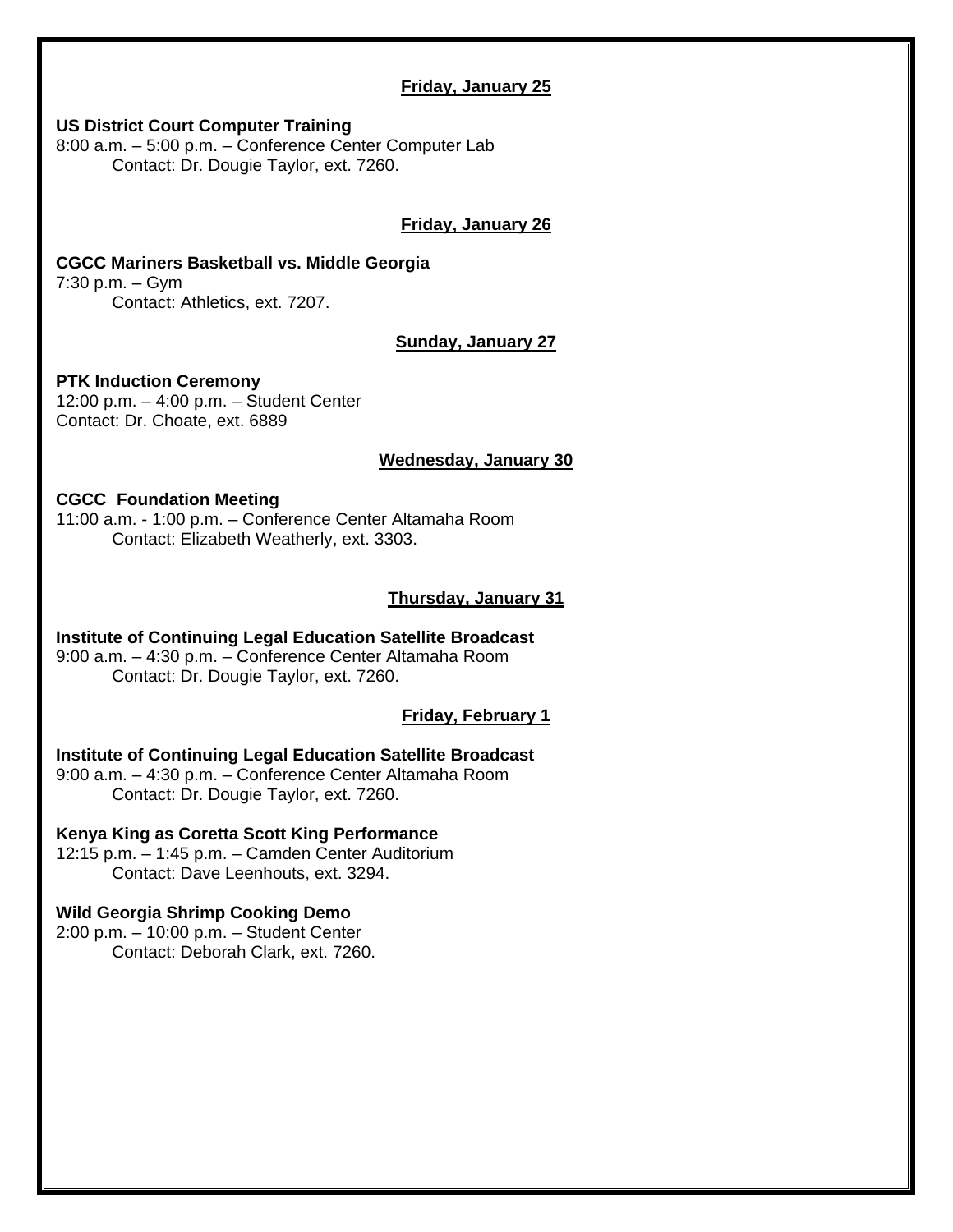# *Promotions*



# **Suzanne Shaw**

Suzanne Shaw has been promoted to Financial Aid Counselor I. Suzanne has been with the College since September of 2006. Previously, she worked in the department of Business Services.

# *New Hires*



# **Thomas McCloud**

Thomas McCloud was recently hired as an Environmental Services Technician I. He has been working in this capacity since November.

# **Ulysses Jackson**

Ulysses Jackson was recently hired as an Environmental Services Technician I. He has been working in this capacity since November.

# **Roxanne Skipper**

Roxanne Skipper recently joined the Bookstore staff down in Camden. She has been working in this capacity since December.



# **Shelia Galloway**

Shelia Galloway joined the staff of the TRiO program in January. She is the new Program Assistant.



**Rebecca Sharpe**  Rebecca Sharpe joined the faculty this spring as an Assistant Professor of Reading.